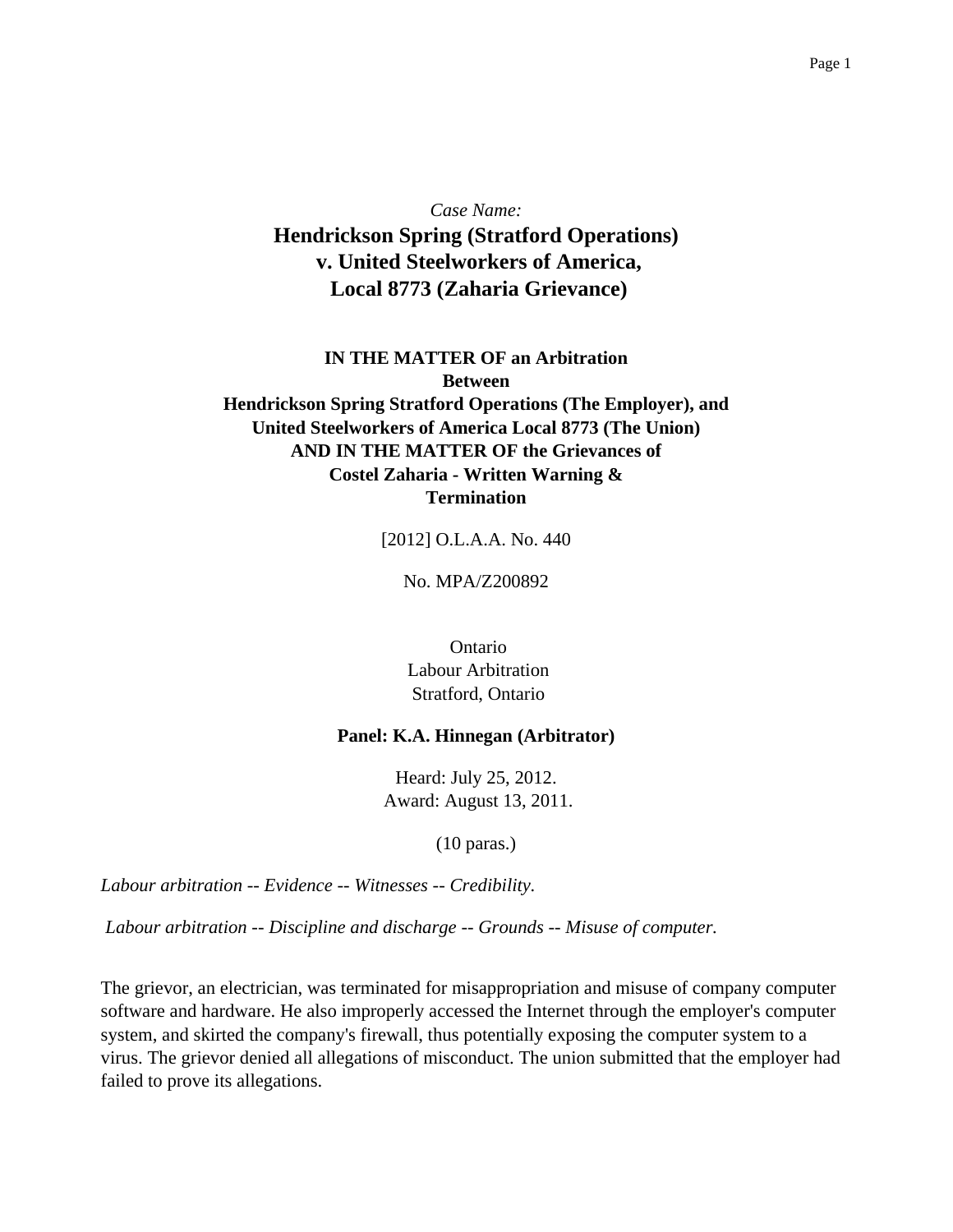HELD: Grievance dismissed. The grievor's evidence was not credible. The arbitrator accepted the employer's evidence that the grievor had, on one occasion, connected his cell phone to a company laptop computer to access the Internet for personal reasons and, on another occasion, had loaded a personal CD into the computer. In view of the grievor's continued denial of the obvious and, therefore, the absence of any remorse for his actions, his short service, and the absence of any mitigating factors in his favour, there was no basis for interfering with the penalty imposed by the employer.

## **Appearances:**

**For the Employer: Ted J. Kovacs, Shelley Mayer & Others**.

**For the Union: Wade Blair, Stephen R. Banks & Others**.

## **AWARD**

**1** The Grievor had been employed as an electrician for approximately nine months at the time of his termination on May 15, 2012. The grounds for the termination are set out in the termination letter as follows:

> "... your misappropriation and improper use of Company computer hardware/software, your improper and unauthorized installation of software for personal use on the Company's computer system, your improper access of the internet through the Company's computer system, and your improper skirting of the Company's firewall (potentially exposing the system to a virus), and your having done so on Company time. During the investigation you were dishonest and showed no remorse or contrition."

**2** There were three previous disciplines on the Grievor's record -- a counselling and two written warnings, one of which was grieved and is before me here unresolved. However, in the circumstances of the grounds for termination and the evidence received at the hearing, I find it unnecessary to consider those here or to resolve the grieved written warning. That is because, if proved, the allegations in the termination letter justify termination in all of the circumstances here.

**3** The Grievor denied virtually all of the computer misconduct alleged by the Employer and the position advanced by the Union at the hearing, perhaps with sonic measure of reluctance given the evidence received at the hearing, was that the Employer had failed to prove its allegations.

**4** In taking the position he did, the Grievor effectively reduced the issue here to one of credibility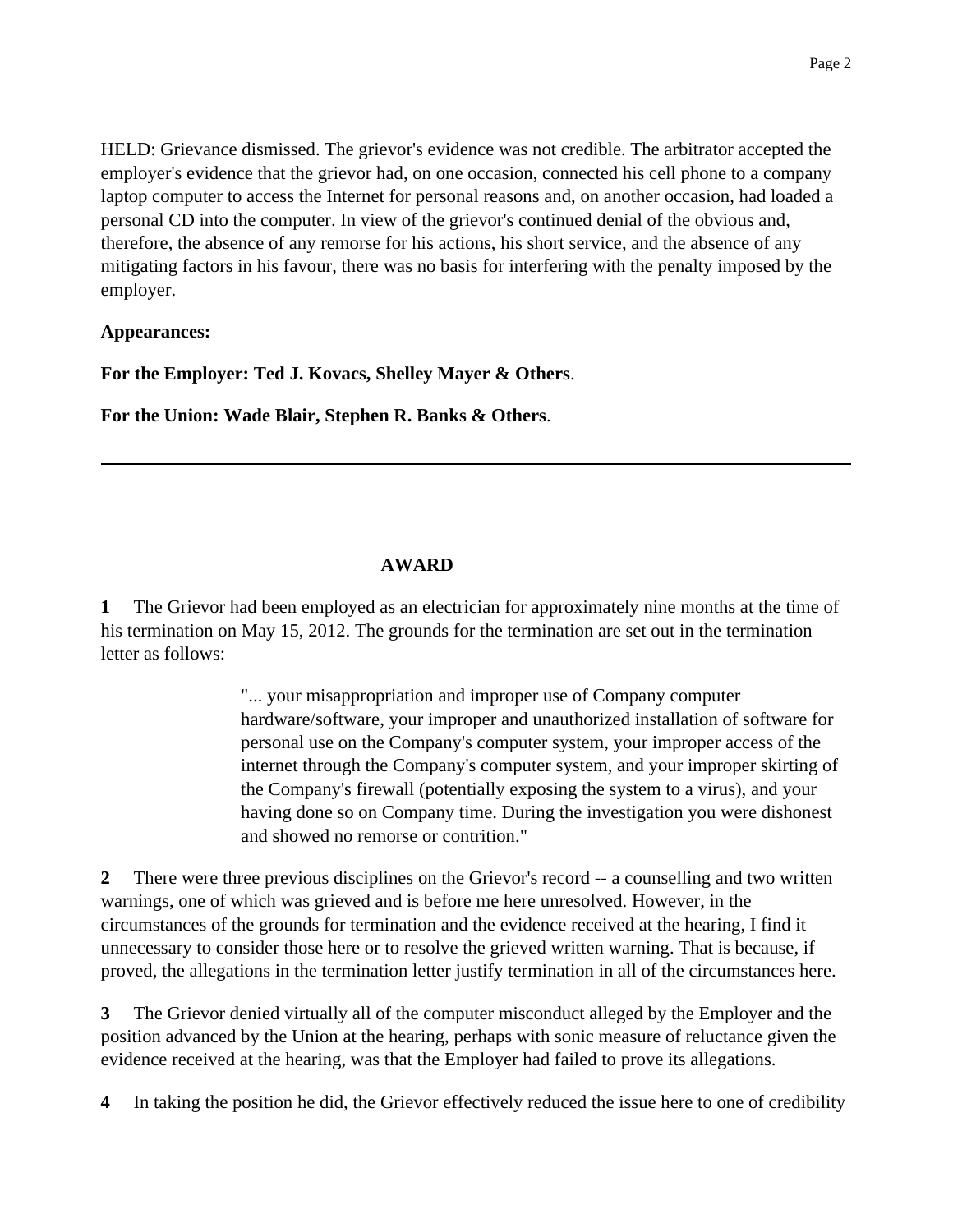between himself and the Employer's principal witness, Alejandro Calderon, the company Reliability Specialist.

**5** The evidence of Mr. Calderon is summarized as follows. On April 25, 2012, he came upon the Grievor in the maintenance huddle room using his cell phone connected to a company laptop computer to access the internet and watching videos unrelated to company business. He told the Grievor that, given the risk of corrupting the computer, what he was doing was prohibited by the Employer. Two weeks later, on May 8th, he again found the Grievor in the huddle room on company time surfing the internet through a personal CD loaded into the computer. When questioned about what he was doing, the Grievor actually showed Mr. Calderon the personal CD he had installed in the computer.

**6** During the ensuing investigation, the Grievor essentially denied everything as alleged by Mr. Calderon above. At the hearing, he maintained that denial and flatly declared that virtually everything Mr. Calderon had claimed about the two computer incidents was, put simply, a barefaced lie.

**7** The obvious difficulty with that charge by the Grievor against Mr. Calderon is the complete absence of any suggestion of some motive on his part for making it all up, not just once but on two separate occasions. In my experience, without some motive for doing so, a co-worker docs not generally make up stories about another co-worker serious enough to potentially result in the loss of his employment if accepted by management. That said, the greater difficulty for the Grievor in persuading me to accept his version of the events over that of Mr. Calderon is the nature and content of the testimony of each at the hearing. In my view, Mr. Calderone gave his evidence in a straightforward and factual manner and was unshaken in cross-examination. He had no reason to lie about what happened and I can conceive of no reason whatsoever to find that he was lying in what he reported about the relevant events concerning the Grievor's computer activity on the days in question.

**8** On the other hand, the Grievor's testimony, virtually throughout, was at the other end of the credibility spectrum. If there remained any doubt about his credibility versus that of Mr. Calderon, it should have been put to rest during his cross-examination when he acknowledged for the first time that he did have a cell phone attached to the company laptop on April 25th. However, he then went on to claim that he was simply charging it on the computer. When asked why he had not disclosed that to anyone previously, including his Union representatives, his answer was that no-one had asked him before, a nonsensical response in all of the circumstances here.

**9** Needless to say then, I unreservedly accept the evidence of Mr. Calderon in all relevant respects and reject that of the Grievor where it differs from his. In view of the Grievor's continued denial of the obvious and, therefore, the absence of any remorse for his actions, his short service, and the absence of any mitigating factors in his favour, there is no basis whatsoever for interfering with the penalty imposed here.